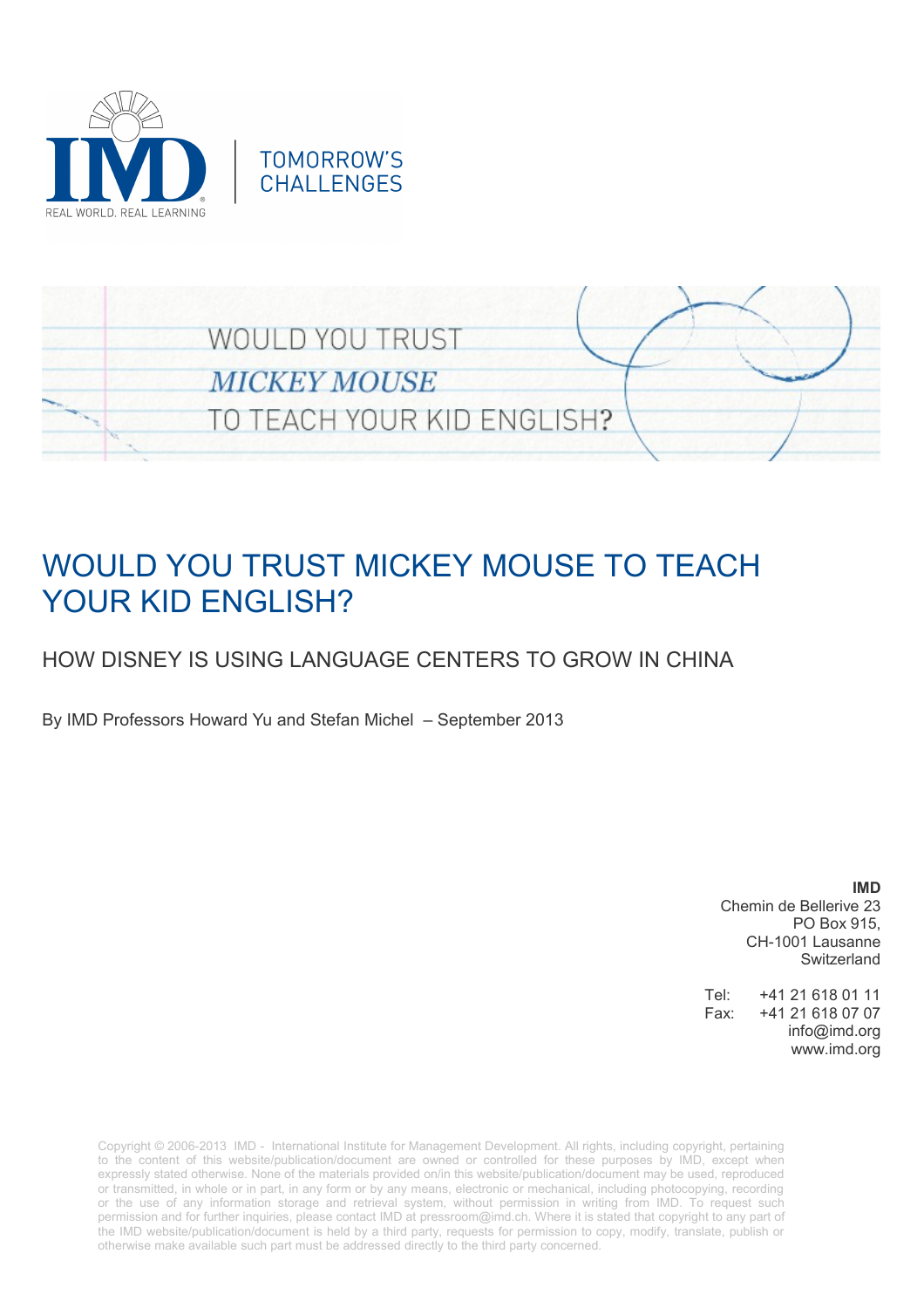Most of us grew up with Mickey and Minnie Mouse. We learned some elements of romance from *Lady and the Tramp* and we were terrified about lying thanks to *Pinocchio*. *Snow White and the Seven Dwarfs* told us to help others and *Bambi* instilled a fear of hunting. No matter what Disney film you name, it isn't hard to find an underlying moral message. The fact is we learned something about life from Disney. But feel-good moral messages set aside, would you consider Disney a reliable source for learning English?

Beyond motion pictures and amusement parks, in China, that is exactly how Disney is locally evolving – through Disney English learning centers. And the venture is successful. With expectations to continue growing, today there are 35 Disney English schools in nine cities across the country. But how did a multimedia company, best known for its robust blockbuster films end up in the language learning business? The move is not one of coincidence, and rather came out of unfortunate circumstances.

As mainstream as the company may seem, Disney hasn't always been able to spread its wonderful world everywhere. Disney first appeared in China in the 1930s, but soon was forced out with the rise to power of Mao Zedong in 1949. He put a ban on Disney characters that lasted for 40 years. Such a ban left generations with limited exposure to Disney and at the same time, once lifted, forced Disney to enter the market with major roadblocks to sales in the form of government censorship and DVD piracy.

The Chinese government can require motion picture companies to edit out parts of films for release in China. It's a hurdle that causes films to come late to market and gives DVD pirates an edge. In 2008 for example, the film industry in China earned roughly \$1 billion, whereas the pirated DVD market brought in over \$5 billion. Illegal piracy turns China into a market of extreme commoditization, and one where Disney's motion pictures have little chance to actually benefit Disney.

Yet for any company, a tremendous opportunity exists in China with the rise of the middle class. Per capita disposable income has grown at an average annual rate of 8% since 1990. And, according to analysts' predictions, in less than 15 years, the global share of the middle class population will be greater in China than in the USA. Rather than abandoning the ship to Chinese pirates, Disney studied the market and found distinctive cultural attributes that made a solid case for Disney English. Here are the three main findings of Disney's research:

#### **1. Cater to the "Little Emperors"**

A direct consequence to the "One Child Policy," one of the most prominent cultural characteristics in China is the 4:2:1 Phenomenon. That is, 1 child will grow up and have to support 2 parents and 4 grandparents. Every child becomes the hope of the future and all investment is channeled for his/her success. But children are not coddled and spoiled. They are given a destiny to get into a good university, and the pressure to do so starts young with children spending evenings and weekends attending schools that go beyond basic required training. Disney English was able to tap into a golden opportunity by targeting young children. And, understanding the heavy routine undertaken by children, they found a way to make learning English an entertaining experience. Kids don't come to learn, they come to have fun.

#### **2. Red, white and blue all over**

Despite cultural differences, Chinese consumers sometimes enjoy products that are iconically American. US brands are highly sought after as they represent certain economic advancement, social mobility and personal freedom. The Chinese don't go to Starbucks just for a coffee, they go for a lifestyle expression. Going to McDonald's can be described as an event. There remains an insatiable appetite for all things American in China. Being Disney, it doesn't get much more American than Mickey Mouse. The company knew they shouldn't sway from the aspects that define them, but at the same time, understood that in order to succeed, drastic localization would be required. In developing Disney English, the company took measures to follow standards required by the Chinese education ministries and created material to reflect local fables and songs. But through it all, a Mickey statue is at the entrance of the language centers and a Mickey logo is carved into every chair.

### **3. Because You're Worth It**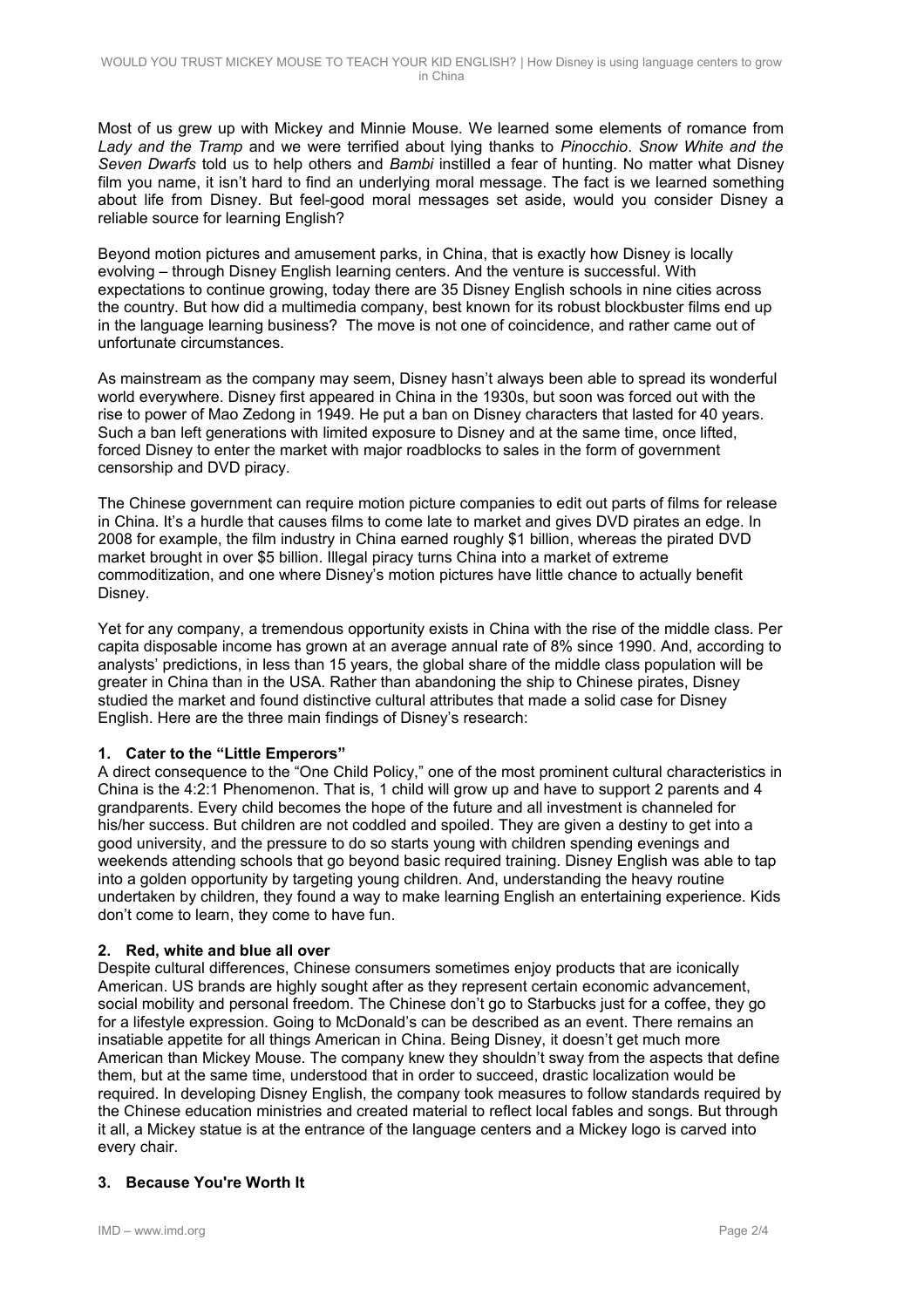The rapid rise of the middle class in China has resulted in the unprecedented rise of luxury good sales – everything from BMWs to Louis Vuitton handbags. Further, banks are adding fuel to consumption by offering more consumer credit. In 2007, Chinese consumers took on \$34.2 million in credit compared to just \$8.8 million in 2002. These were important points for Disney to consider in its pricing strategy. And with no dominant players in the industry, the company could charge a premium. A large amount of money in China, annual tuition for Disney English runs between \$465 and \$1,850.

Success in China doesn't come easily. Disney English provides an example of a company that had to completely reinvent its business model and abandon the traditional route to revenue. While Disney's research and experimentation in the market led to the three main findings above, these findings were unique to Disney's business and capabilities. For newcomers to China, it will be necessary to analyze the market in relation to their company's inner workings. However, don't be afraid to imagine the impossible. After all, if Mickey Mouse can teach English, the possibilities may just be limitless.

*Professor Stefan Michel is Director of IMD's EMBA program. For fast-rising, internationally experienced executives, IMD now offers two EMBA sessions per year.* 

*Howard Yu is Professor of Strategic Management and Innovation at IMD. His teaching and research focuses on how established companies can sustain profitable growth.*